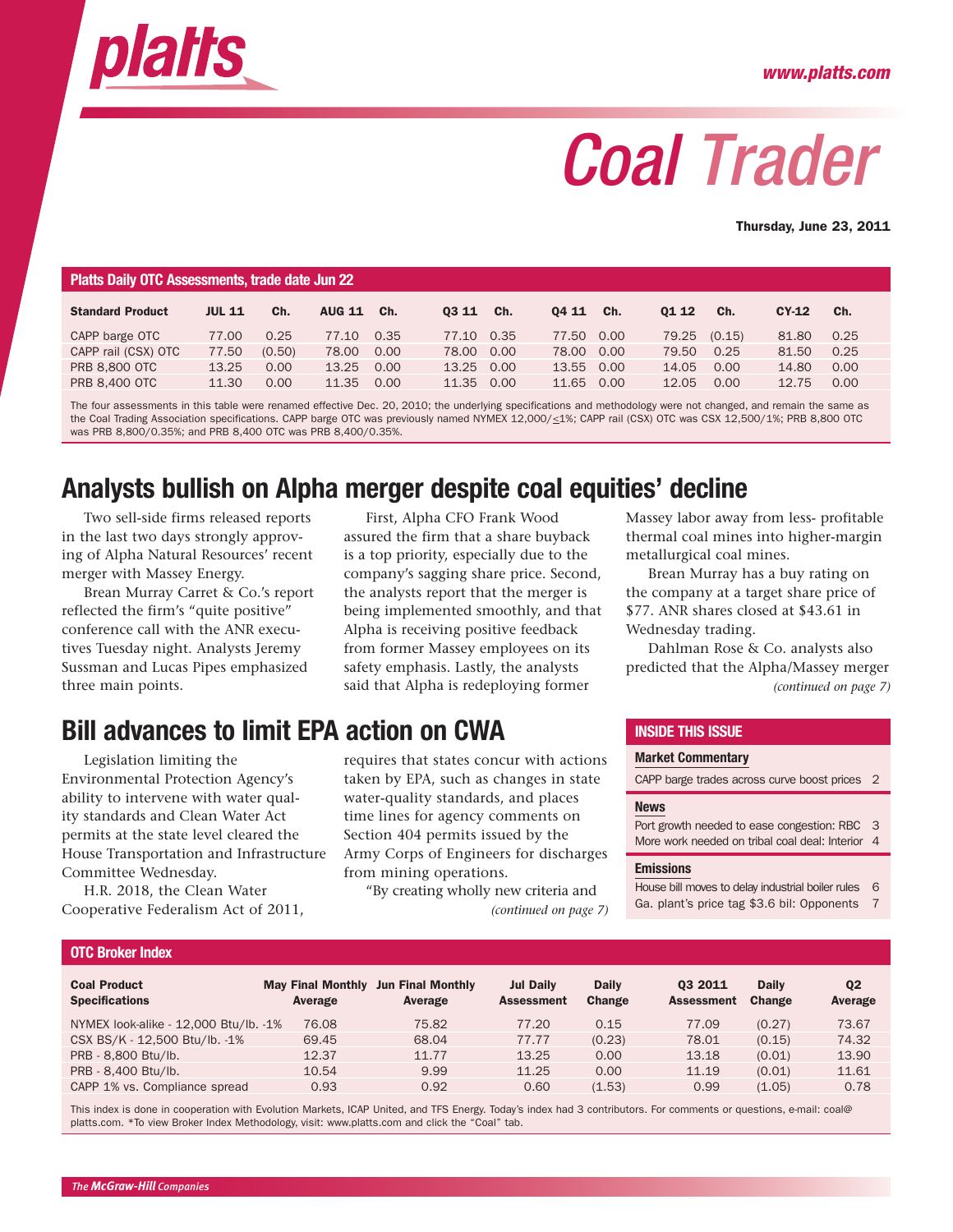<span id="page-1-0"></span>environment. The Council of Environmental Quality establishes criteria for the preparation of an EIS.

Holmes said OSM still is committed to producing a draft EIS and proposed rule before the end of 2011.

Executive Order 12866 requires a RIA for all economically significant rulemakings, those that may have an annual economic impact in excess of \$100 million, Holmes said. While the EIS includes an economic analysis, it may differ from the RIA since different baselines and alternatives may be used.

"Our goal is provide the most information and most accurate information possible. An RIA just makes sense," Holmes said.

*— Beth Ward*

#### **EMISSIONS**

#### House bill moves to delay industrial boiler rules

Eight members of the Energy and Commerce Committee of the House of Representatives introduced legislation Wednesday that would delay Environmental Protection Agency rules to limit hazardous air pollutants from industrial boilers.

"Without regulatory relief, EPA's current rules endanger hundreds of thousands of jobs nationwide by forcing plant shutdowns and relocation of American manufacturing and jobs overseas," the members said in a statement.

H.R. 2250, the EPA Regulatory Relief Act of 2011, gives EPA at least 15 months to re-propose and finalize new rules for industrial boilers, extends compliance deadlines from three years to five years, directs EPA to include definitions in the final rules that allow sources to use "a wide range of alternative fuels," and directs EPA to ensure the new rules are achievable by real-world boilers.

The committee is also working on legislation to slow EPA utility boiler regulations. "The committee is still considering legislation to address utility MACT rules," committee press secretary Charlotte Baker said in a Wednesday email. "There is still no specific timetable for that legislation."

Original cosponsors on H.R. 2250 include Republican representatives Morgan Griffith of Virginia, Cathy McMorris Rodgers of Washington, Pete Olson of Texas, Mike Ross of Arkansas and Steve Scalise of Louisiana. Democratic cosponsors include G.K. Butterfield of North Carolina, John Barrow of Georgia and Jim Matheson of Utah. All serve on the House Energy and Commerce Committee.

Earlier this year, EPA released final rules for National Emission Standards for Hazardous Air Pollutants for major sources such as refineries and area sources such as hospitals and prisons. The standards set hazardous air pollution limits for new and existing industrial and commercial boilers, requiring them to use maximum achievable control technology. The rules apply to boilers that burn coal, natural gas,

fuel oil, biomass and refinery gas to produce steam used to generate electricity or heat.

In May, EPA issued a stay of the rules for major sources and certain incinerators until the reconsideration process was completed or legal challenges have been decided by the courts.

Committee Chairman Fred Upton, a Michigan Republican, came out in support of the bill, calling it "regulatory common sense."

"This bill gives EPA the time it needs to write rules that make sense, and it gives businesses, schools, and other affected facilities the time they need to put the rules into action," Upton said in a statement.

*— Beth Ward*

#### Ga. plant's price tag \$3.6 bil: Opponents

An 850-MW coal-fired plant proposed by a group of six Georgia cooperative utilities will cost \$3.58 billion, nearly \$1.5 billion more than estimated, and will lead to sharply higher retail electricity rates for the co-ops' customers, according to a report sponsored by project opponent Georgia Watch.

Tom Sanzillo, financial adviser at T.R. Rose Associates, a New York-based public policy consulting firm, said co-op customers served by the proposed coal unit would see annual rate increases of 10% to 20% once the unit begins operating in 2017 or 2018, as well as additional rate hikes tied to any carbon tax the federal government may implement.

A residential customer using 1,000 KWh/month served by the co-op group, known as Power4Georgians, would see average annual increases of \$258 in his electric bill, Sanzillo said, or more than 10 times the \$24/year increase that the co-ops have estimated.

The study said the more than 150 coal-fired projects canceled since 2007 serve as "a red flag warning to new coal plant proponents. Credit markets and the financial community now see these investments as non-starters," adding that natural gas-

#### Platts US daily assessments, Jun 22

|                       | <b>Bid</b>   | <b>Offer</b> | \$/allowance | Change | $$$ /st |  |
|-----------------------|--------------|--------------|--------------|--------|---------|--|
| <b>SO2</b>            |              |              |              |        |         |  |
| 2011                  | 1.00         | 3.00         | 2.00         | 0.00   | 4.00    |  |
| 2012                  | $\mathbf 1$  | 3            | 2.00         | 0.00   | 4.00    |  |
| 2013                  | $\mathbf{1}$ | 3            | 2.00         | 0.00   | 4.00    |  |
| <b>NO<sub>x</sub></b> |              |              |              |        |         |  |
| <b>Bank</b>           | 13.00        | 20.00        | 16.00        | 0.00   | 16.00   |  |
| 2011                  | 13           | 20           | 16.00        | 0.00   | 16.00   |  |
|                       |              |              |              |        |         |  |

The bank NOx reflects vintages from 2009 and prior. Under the Clean Air Interstate Rule that took effect January 1, the US Environmental Protection Agency will no longer discount allowances for the NOx bank. EPA, however, will discount SO2 allowances. Now, two SO2 allowances will equal one short ton of emissions. For methodology, visit www.emissions.platts.com. Please send contributions to the Platts' daily assessments of the SO2 and NOx markets to emissions@platts.com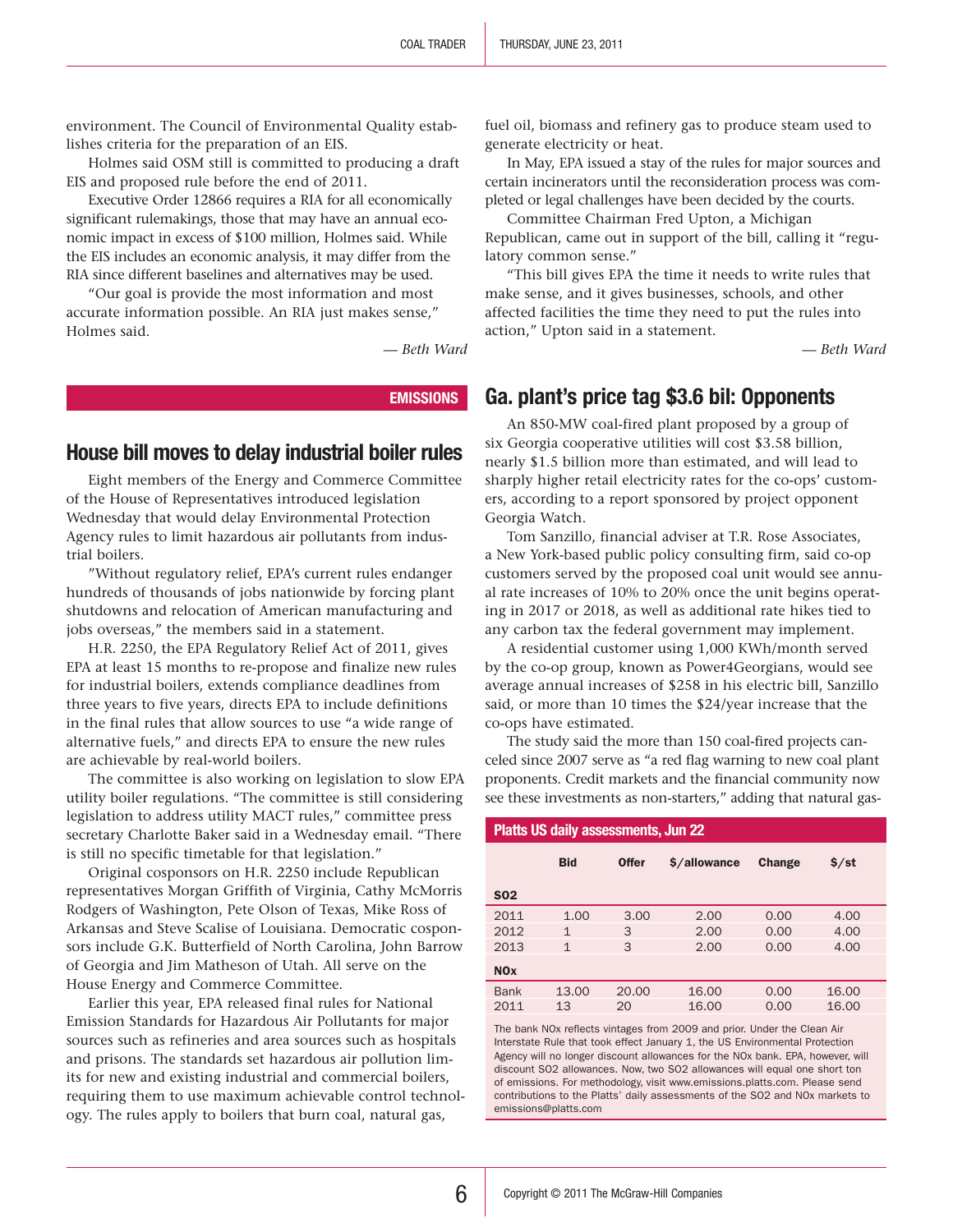<span id="page-2-0"></span>fired units are more economical given current gas prices.

Officials with Power4Georgians were not immediately available for comment.

*— Housley Carr*

#### [Analysts ...](#page-0-0) *from page 1*

will go better than investors fear, but lowered its price target on Alpha from \$72 to \$68 a share.

Dahlman's view of Alpha came in a report released late Tuesday that reiterated the sell-side firm's belief that coal equities as a whole are in for a sharp increase and the current pullback in the sector gives investors a favorable entry point.

In the report, the sell-side firm reiterated its buy ratings on Alpha, Arch Coal, Peabody Energy, Consol Energy and Walter Energy. Since US coal equities have declined 23% since their April 1 high, Dahlman analysts Daniel Scott and Chris Turnure believe this decline in share prices should not lead investors to think anything is wrong with the underlying companies and the coal market.

Dahlman said that US coal equities are now on average trading at a multiple of 5.5 times 2011 estimated EBITDA. This compares with a range of six to eight times EBITDA in 2010.

Furthermore, Dahlman said the re-emergence of Australian met producers in the market has had an insignificant effect on prices. In the thermal market, the analysts see a reduction in German and Japanese nuclear power helping coal prices in the medium- to long-term outlook, and India and China supporting prices in the near term.

Following last year's strong showing in the thermal export market with 80 million short tons exported, Dahlman seconded producers' consensus figures of 100 million st in 2011.

*— Henry Clay Webster*

#### [Bill ...](#page-0-0) *from page 1*

new time lines for Clean Water Act permits and stubbornly insisting, from on high, that the states adhere to them, the EPA is imposing its own will and its own interpretations of water quality standards on the states," Representative Nick Rahall, a West Virginia Democrat, ranking member of the committee and cosponsor of the bill, said during the hearing.

One of the provisions of the bill restricts EPA's ability to veto Corps-issued Section 404 permits, unless the state concurs with the veto. Earlier this year, EPA had revoked a permit issued to Arch Coal's Spruce No. 1 Mine in Logan County, West Virginia, a move that outraged coal-state lawmakers who said the permit already was approved by the Corps and the West Virginia Department of Environmental Protection after a 10-year vetting period.

"The reason this is so important is that [EPA] has set a

bad precedent," said Representative Bob Gibbs, an Ohio Republican and chairman of the Subcommittee on Water Resources and Environment, citing the agency's action on the Spruce permit.

The bill, introduced last month, would also prohibit EPA from withdrawing approval of a state water quality permitting program or limiting financial assistance to the program because EPA disagrees with the state about the program, or the implementation of any guidance that directs a reinterpretation of the state's approved water quality standards (*PCT 5/31*).

Some Democrats were concerned that the bill would prevent EPA from ensuring states implement updated water quality standards, and that lower standards in one state could impact the water quality in another state.

Representative Tim Bishop, a New York Democrat, said the bill has "far-reaching implications" that the committee has not had enough time to examine.

"Unfortunately, the majority of the language in the bill has not been thoroughly addressed," Bishop said during the hearing. He added that the Subcommittee on Water Resources and Environment has a hearing scheduled for Friday that deals with many of the issues included in the bill.

Bishop introduced an amendment that would prevent the bill from applying to waters that are considered a public drinking supply, provide flood protection, are a valuable fish and wildlife habitat and are coastal recreational waters.

Committee Chairman John Mica, a Florida Republican and cosponsor of the bill, opposed the amendment, saying it "basically destroys the underlying bill."

Bishop's amendment failed on a voice vote.

An amendment introduced by Representative Shelley Moore Capito, a West Virginia Republican, was approved by a voice vote. The amendment added a section to the bill making it apply to pending permit applications and revised or new standards being promulgated when the bill is enacted.

A second amendment offered by Capito was withdrawn. The amendment was similar to legislation Capito introduced last month that requires EPA to take into account the impact on jobs and the economy before issuing regulations, policy statements, guidance, or granting or denying a permit (*PCT 5/16*).

H.R. 2018 passed the committee with a 35-19 vote, mostly along party lines. Democrats Rahall, Jason Altmire of Pennsylvania, Leonard Boswell of Iowa, Jerry Costello of Illinois and Tim Holden of Pennsylvania voted in favor of the bill while Republican Timothy Johnson of Illinois voted against the bill. Holden and Altmire are among the 33 cosponsors of the bill.

*— Beth Ward*